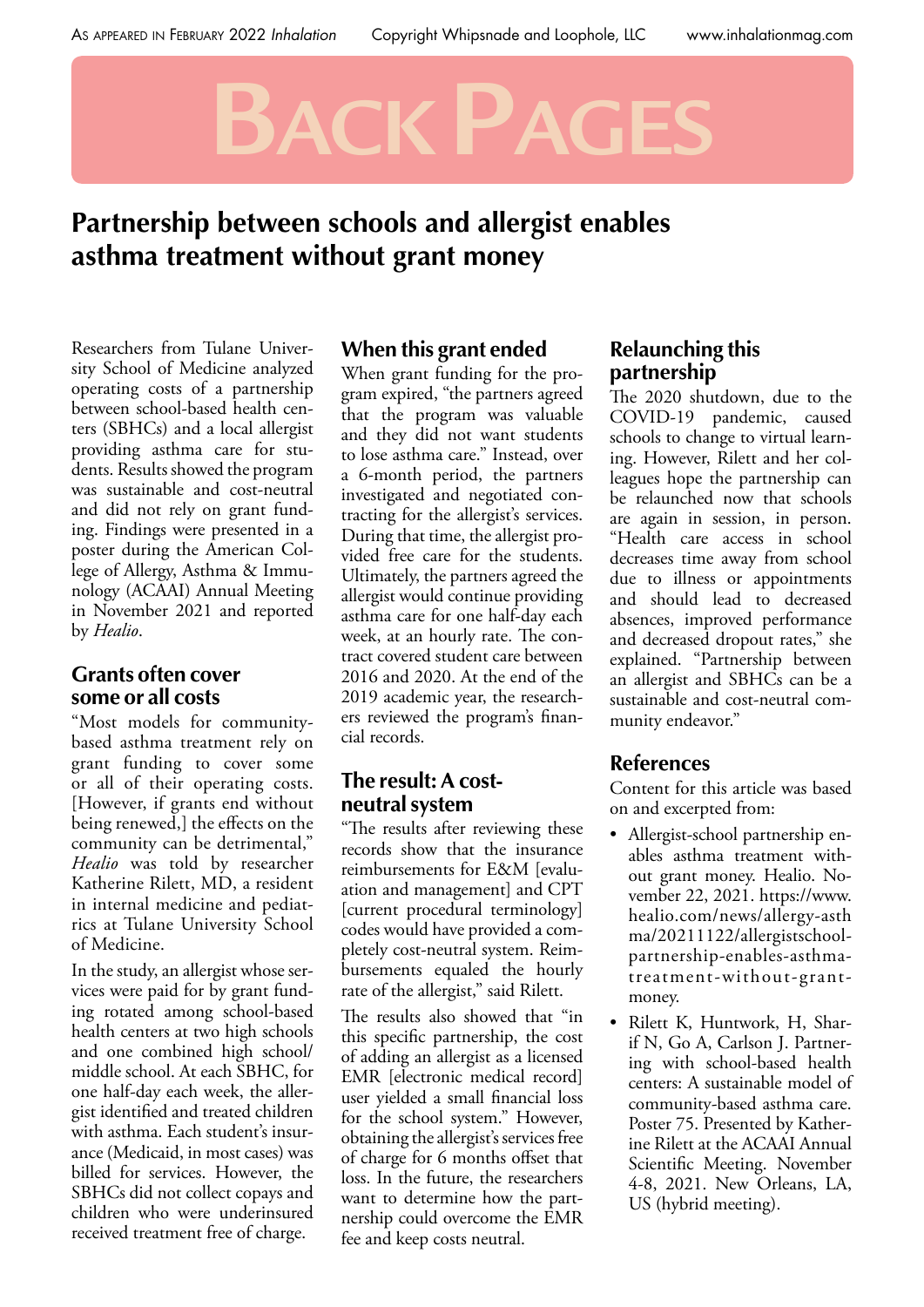# **Successful asthma education and support program expands in Bronx schools**

A community-based program to help manage children's asthma, developed with and successfully piloted in four Bronx schools, is expanding in up to 40 public, charter and parochial schools across the Bronx. It will enroll 416 students, aged 4-12 years old. The five-year study, named "Evaluation of the Asthma Management Program to Promote Activity for Students in Schools" (Asthma-PASS), is supported by a \$4.2 million grant from the United States National Institutes of Health (NIH) to Albert Einstein College of Medicine and the Children's Hospital at Montefiore (CHAM).

The announcement was made by Montefiore-Einstein and discussed in a *Healio* interview with the program's lead researcher, Marina Reznik, MD, MS, Vice Chair for Clinical and Communitybased Research, CHAM and Einstein, and Professor of Pediatrics at Einstein. The Montefiore-Einstein release noted that, to date, Reznik has "conducted 10 community-based asthma interventions, enrolling approximately 3,000 children and/or caregivers and collaborating with several community-based organizations."

## **Why the Bronx?**

Among New York City's five boroughs, the Bronx has the highest rate of asthma, up to 25% in some neighborhoods, as well as the highest overall rate of asthma hospitalizations and deaths in New York, according to research from Montefiore-Einstein. "The Bronx population is at increased burden from the disease, warranting an urgent need for intervention and support," Reznik told *Healio*. "Multicomponent programs that include patient

Copyright Whipsnade and Loophole, LLC

education about asthma, its triggers and disease self-management could improve asthma control and other outcomes."

## **Piloting the program**

The components of the Asthma-PASS program "were developed in collaboration with the Bronx schools, teachers, parents and community members to best fit the needs of New York City students with asthma," said Reznik. The program was piloted at four Bronx elementary schools and results showed an increase in symptom-free days, "especially for children who had persistent and uncontrolled asthma."

She explained that it was not possible to identify a single reason for the improvement. Instead, she attributed the positive results to a combination of the program components. She noted those factors included support by community health workers, education that increased child and parental knowledge and confidence in managing asthma, improved physical activity, an asthma awareness week, an asthma workshop for school staff, a decrease in the stigma that children with asthma may experience and teachers' increased comfort in handling children's asthma symptoms in the classroom.

"During the pilot Asthma-PASS study, we were blown away by the creative ways children learned and shared information about asthma during the awareness week," said Reznik. "I look forward to seeing new ways and ideas that teachers and students will develop and work on during the future asthma awareness weeks in the upcoming study, she added."

## **Methods for the expanded study**

Reznik explained that the goal of the expanded study is to reduce asthma symptoms among highrisk urban school children. The program will focus on educational and physical activities to improve

asthma and limit hospitalizations and exacerbations.

In the *Healio* interview, she provided a brief description of the study methods, "The schools will be randomly assigned to either the Asthma-PASS intervention or the asthma management comparison group. All enrolled families, regardless of their assigned group, will receive asthma education and COVID-19 support from a CHW. All schools will continue to offer ongoing classroom and school-based opportunities for physical activity."

"Schools randomly assigned to Asthma-PASS will receive an asthma workshop for school personnel and hold an asthma awareness week. Families of students attending schools with Asthma-PASS will also work with a CHW to address care coordination needs or concerns about physical activity."

"Once the final assessment is completed for the students attending Asthma-PASS schools, we will offer the asthma workshop and asthma awareness week activities to the asthma comparison group schools." Several outcomes between the participants in two groups such as asthma control, symptom-free days and physical activity will compared.

## **Anticipated impact of COVID-19**

In the *Healio* interview, Reznik expressed concerns about the potential impact of the COVID-19 pandemic on the new study because "building a relationship with the schools and families and earning the trust of the community is important in studies such as this." During the pilot study, the researchers frequently visited the schools to meet with teachers, students, families and other personnel. Now because the pandemic is limiting access to the schools, those components will have to be conducted remotely.